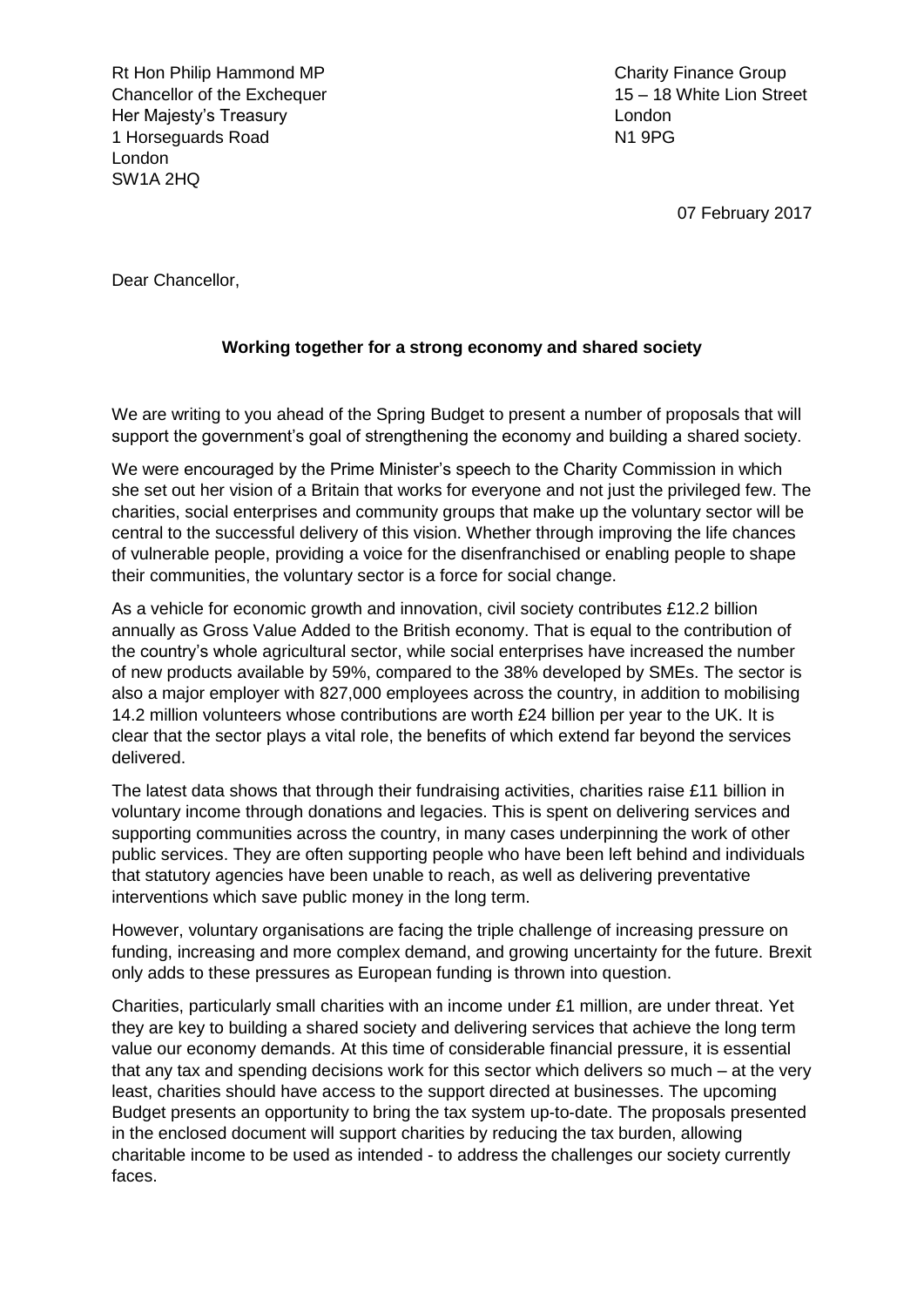These proposals are:

- **1) Reduce Irrecoverable VAT for charities**. The current VAT system costs the charity sector £1.5 billion. Resources meant for public benefit should not be wasted due to complexities within a system that was designed without the unique position of charities in mind.
- **2) Increase mandatory charitable non-domestic business rate relief to 100**% With the proposed £6.7 billion cuts to rate relief for businesses we could be in a situation where charities are paying more in business rates than businesses, thereby resulting in charitable funds subsidising private profit. The move to increase charitable rate relief to 100% would put civil society on an equal footing.
- **3) Increase pay back of National Insurance Contributions for charities** This is to specifically address the additional cost of the National Living Wage incurred by charities. This would provide support relative to that currently enjoyed by private businesses (through measures such as corporation tax cuts) to the voluntary sector.
- **4) Lower the Insurance Premium Tax for charities to 6%** IPT has increased by 100% in the last 18 months to 12%. This is estimated to cost the sector £87 million per year. By introducing a lower rate charities could save millions of pounds every year that could be spent on delivering public benefit.

We have also outlined two spending proposals that we believe should be considered ahead of the budget.

- **1) Adopt a strategic approach to voluntary sector funding** Since 2013 the government has committed some £550 million of Libor fines to good causes. Our proposal calls for the government to ensure future funding for voluntary organisations outside of normal departmental spending (such as Libor fines) is distributed on an impartial basis according to the sector's strategic needs. This is as opposed to individual charity giveaways.
- **2) Increase funding for the Charity Commission** We propose the government increase funding to the Charity Commissions to fully cover the cost of delivering the Commission"s support and regulatory functions.

We hope that you take our proposals on board in the upcoming budget and will work with the voluntary sector to strengthen the economy and build a truly shared society.

Yours Sincerely,

 $d\Omega$ 

Caron Bradshaw Chief Executive, Charity Finance Group

Kathy Evans Chief Executive, Children England

chrostry

Neil Cleeveley Chief Executive, NAVCA

Tony Armstrong Chief Executive, Locality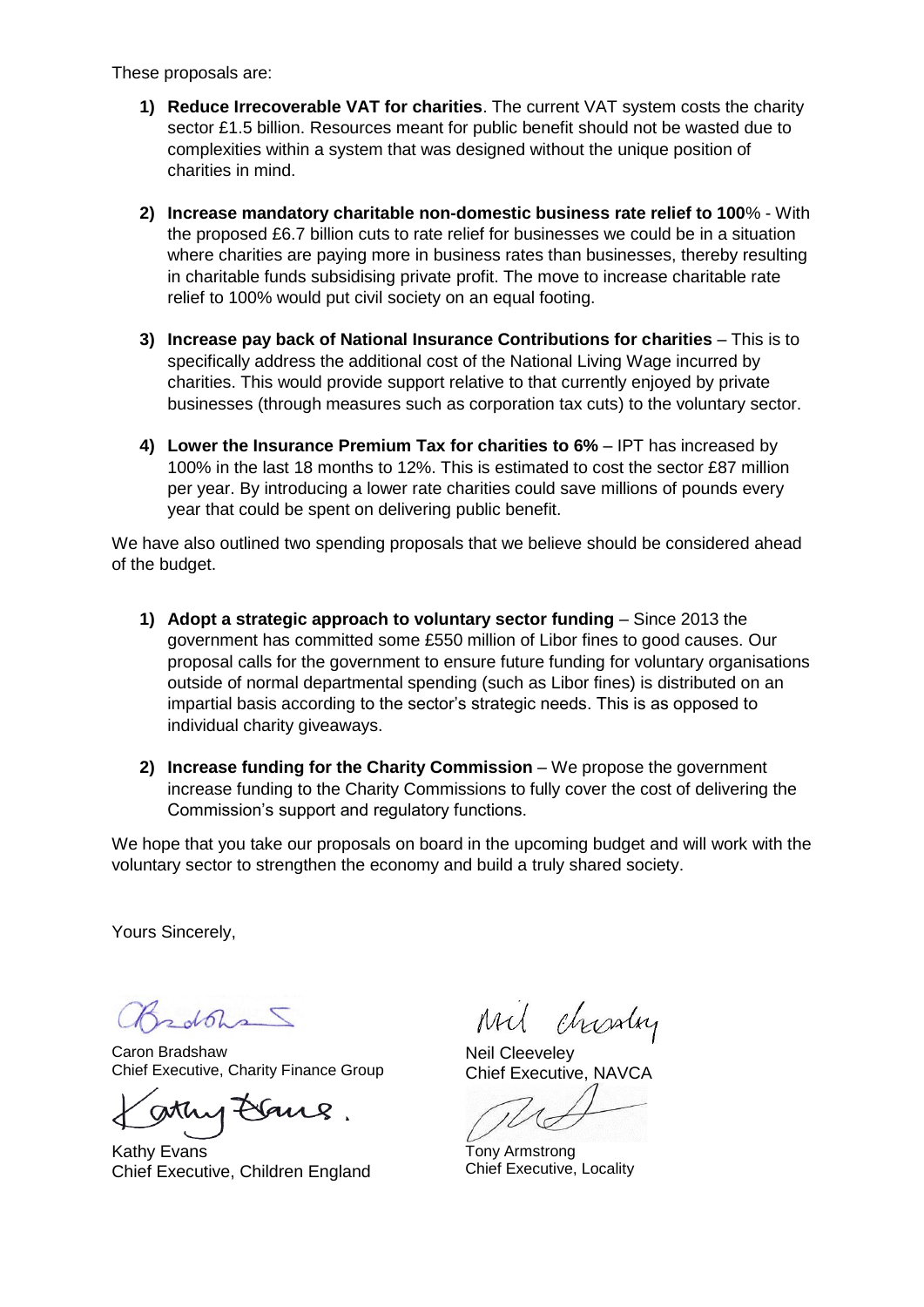m

Carol Mack Chief Executive, Association of Charitable

Foundations<br>John Barrett

John Barrett Chief Executive, Small Charities Coalition

K. Oble

Kunle Olulode, Director, Voice4Change England

Hollowat

Peter Holbrook CEO, Social Enterprise UK

Refer Cens

Peter Lewis Chief Executive, Institute of Fundraising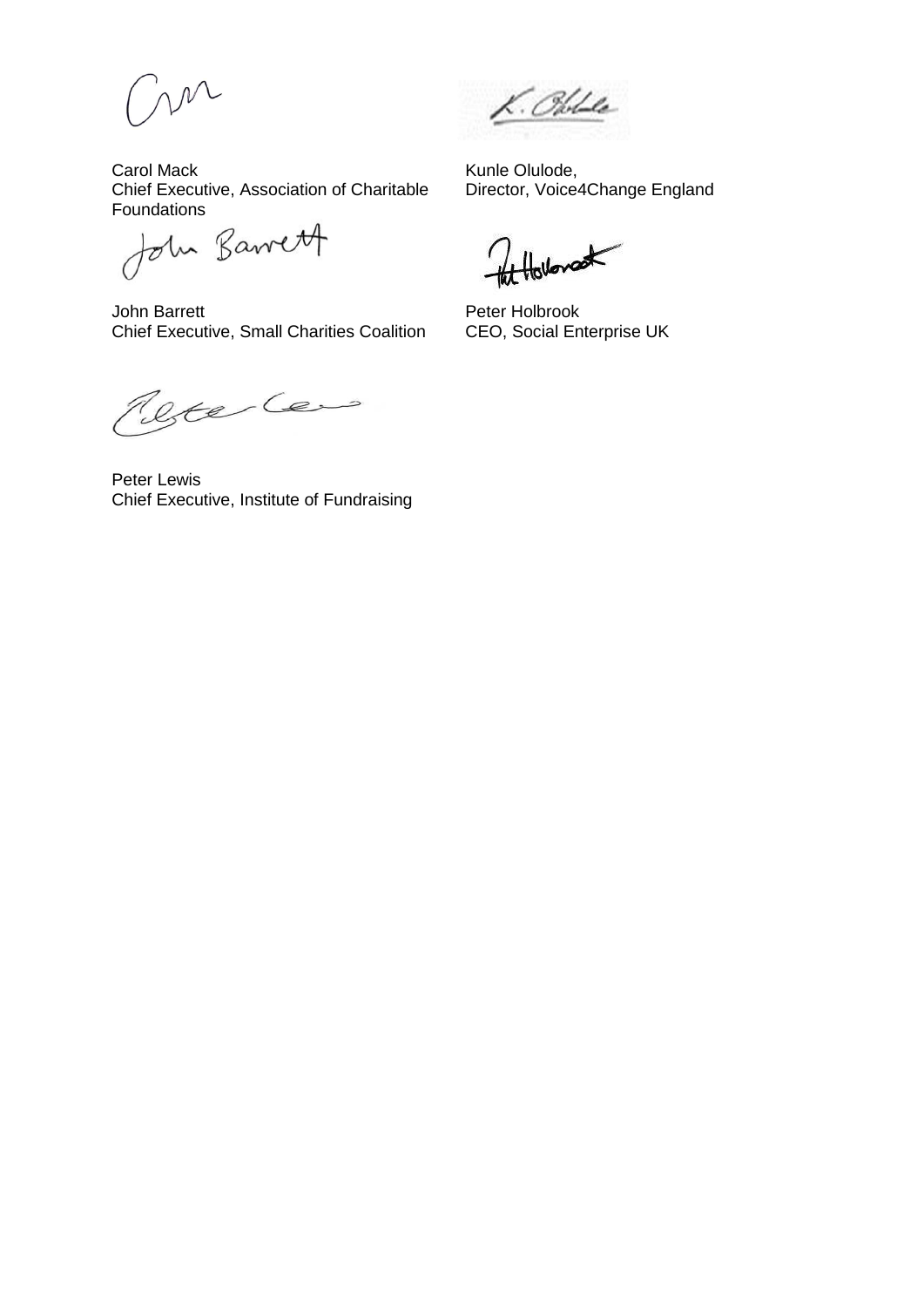# Policy options

# Tax Proposals

| <b>Policy option 1: Reduce irrecoverable VAT for charities</b> |         |         |         |         |
|----------------------------------------------------------------|---------|---------|---------|---------|
| Estimated cumulative costs (£m) between 2017-18 and 2020-2022  |         |         |         |         |
| 2017/18                                                        | 2018/19 | 2019/20 | 2020/21 | 2020/22 |
| $-270$                                                         | $-540$  | $-810$  | $-1080$ | $-1350$ |
|                                                                |         |         |         |         |

#### **What is the problem under consideration?**

The latest available estimate for the cost of irrecoverable VAT for charities is £1.5bn per annum according to the Charity Tax Group.

Irrecoverable VAT is the gap between what the sector pays out in VAT and the amount it receives in VAT. The direct impact of irrecoverable VAT is significant and is equivalent to £9,204 for every charity in the UK.

This gap is the unforeseen circumstance of the exemptions and exceptions that charities received when VAT was created in order to ensure that they were not forced to charge beneficiaries for their services. However, this redirects charities" resources away from their beneficiaries and creates an uneven playing field for charities that wish to engage in public service delivery as public bodies already have a rebate mechanism for their irrecoverable VAT.

The tax system should be fair to charities, and resources should not be wasted due to complexities within the VAT system that was not designed with the unique position of charities in mind. In Autumn Statement 2014 and Budget 2015, the government set up a rebate scheme for hospices, blood bikes and search and rescue charities, proving reform is possible without the need for European action. This should be the start of a process to develop a sector wide rebate scheme.

#### **Overview of policy options:**

- *Phase in rebate scheme to enable all voluntary organisations to reclaim VAT incurred on non-business income over five years.*
- *Convert existing 'exemptions' into 'zero-ratings' or 'options to tax' so that VAT can be recovered.*

A rebate mechanism would not lead to a recovery of all irrecoverable VAT, but it would significantly reduce the burden facing providers of services in social welfare, education and health care services. These are often areas where voluntary organisations are complementing the services that are provided by the state.

A rebate mechanism would need to be complemented by converting current VAT exemptions into zero-ratings (or options to tax) for business activities so that the levels of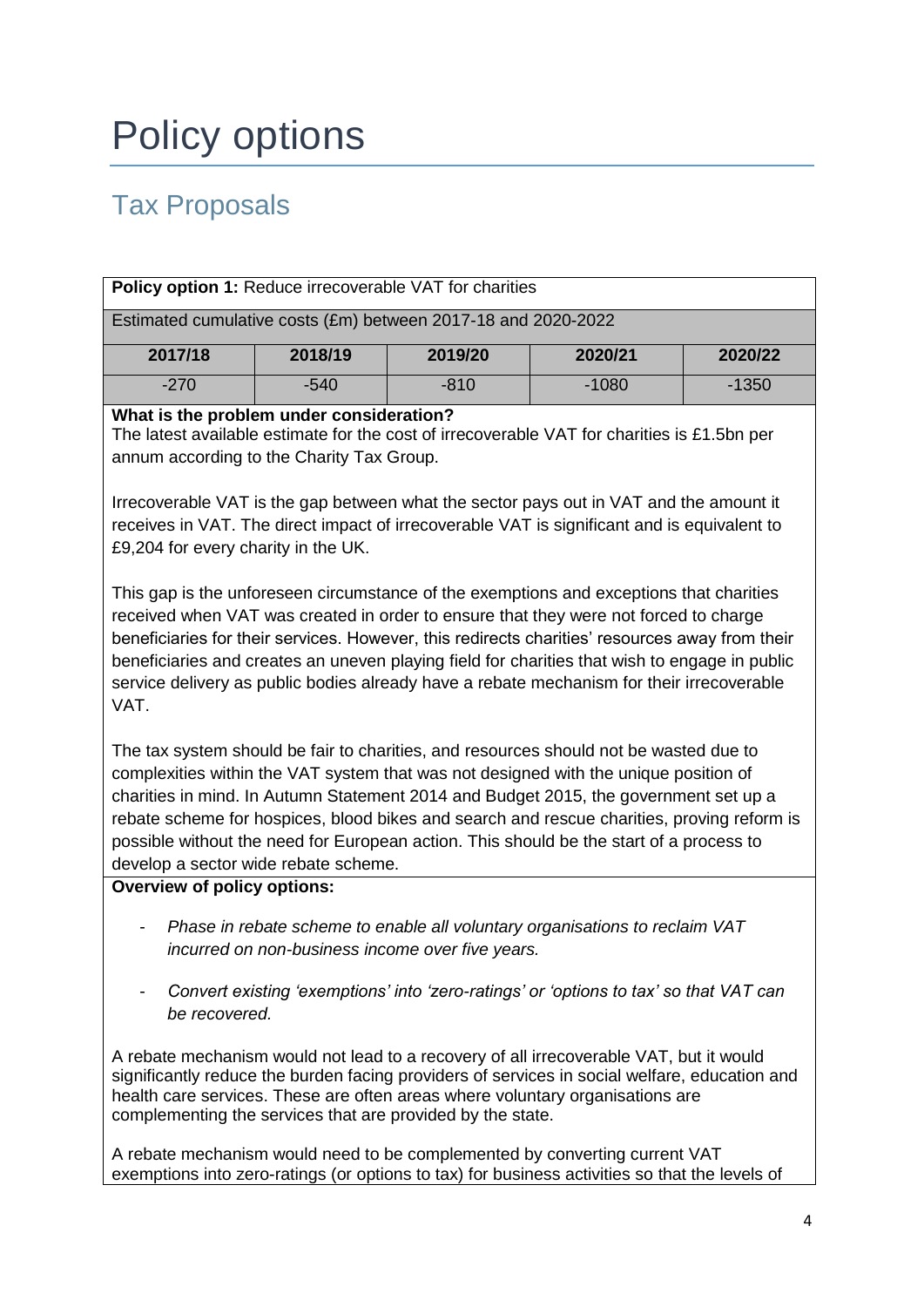irrecoverable VAT are substantially reduced for the charity sector.

Not all irrecoverable VAT would be recovered under these schemes, but if we assume that 90% can be reduced via these methods, then this would cost £1.35bn – if the latest estimate is accurate.

We appreciate that this could not be implemented overnight and there would need to be time for the rebate mechanism to be developed as well as negotiation about the exact process of covering VAT exemptions into zero-ratings/options to tax. It would be prudent, therefore, to spread this out over a five year period to ensure that it is properly implemented and spread the cost for the Exchequer.

### **What are the policy objectives and intended effects?**

By freeing up the money that is currently lost through irrecoverable VAT, this policy will reduce the costs for charities and allow greater reinvestment into charitable activities.

This will have a number of positive benefits including increasing the amount of services that charities can deliver at a time of rising demand and level the playing field between public sector providers and voluntary organisations that wish to deliver public services.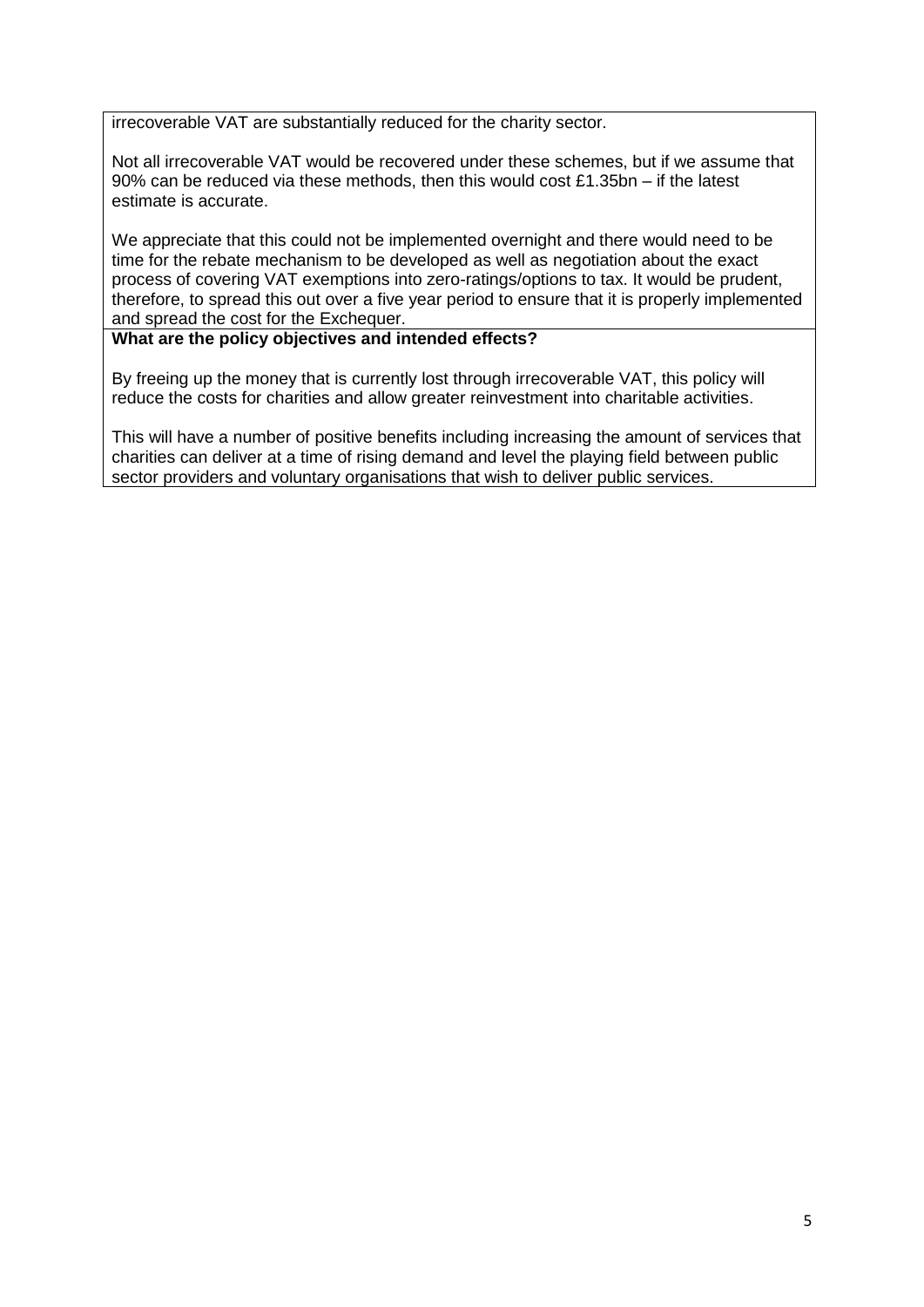**Policy option 2:** Increase mandatory charitable non-domestic business rate relief to 100%

Estimated cumulative costs (£m) between 2017-18 and 2021-22 (without centralisation of  $fundin<sub>d</sub>$ )

| 2017/18 | 2018/19 | 2019/20 | 2020/21 | 2021/22 |
|---------|---------|---------|---------|---------|
| $-90$   | $-180$  | $-270$  | $-360$  | $-450$  |

Estimated cumulative costs (£m) between 2017-18 and 2021-22 (with centralisation of funding)

| 2017/18 | 2018/19 | 2019/20 | 2020/21 | 2021/22 |
|---------|---------|---------|---------|---------|
| $-250$  | $-500$  | -750    | $-1000$ | $-1250$ |

#### **What is the problem under consideration?**

The government has introduced a £6.7 billion reduction in the business rates burden for the private sector which will see some businesses paying no rates at all. This creates a situation where in some areas, charities will be subsidising private business.

This budget poses the opportunity for government to address this disparity and solve the existing challenges in the current charitable rate relief scheme.

A 2015 Consultation carried out by leading voluntary sector bodies found a number of challenges in the current system.

- The lack of clarity surrounding discretionary rate relief
- The difficulties for charities working in disadvantaged communities
- The disadvantages for charities working in multiple areas, on a national or international level
- The uncertainty around discretionary rate relief and implications for business planning.

Many charities are concerned about the clarity of discretionary rate relief policies by local authorities. No other charitable relief is awarded on the basis of location, apart from mandatory business rate relief. The detail, application and publication of discretionary rate relief policies vary hugely between local authorities.

As part of the Local Government Finance Act 2012, the government introduced the Business Rates Retention Scheme (BRRS), which came into force in April 2013 in England. The aim of the scheme was to encourage local authorities to champion economic development and enable local authorities to keep half of all business rates revenue raised locally and flexibility to pool revenue with other local authorities, as well as borrow money against future growth. In order for "risks and rewards to be shared", the scheme mandated that local authorities would have to fund 50% of any new reliefs granted, including charitable reliefs. This increased the cost of funding new discretionary rate relief granted to charities by over 300%.

Whilst some local authorities, particularly in London, have seen significant increases in business rates income between 2009/10 and 2014/15, many authorities have seen falls in business rate income. For example, Southampton saw a fall in real terms per capita income from business rates of £134 over this period. Manchester saw a fall of £143 and Tower Hamlets saw a fall of £2484 according to research by the Joseph Rowntree Foundation.

This is placing significant pressures on local authority budgets. As a consequence, discretionary rate reliefs for charities has come under additional pressure and local authorities have consulted on reducing discretionary rate relief as a direct consequence of the Business Rates Retention Scheme and pressure on local authority budgets . **This is**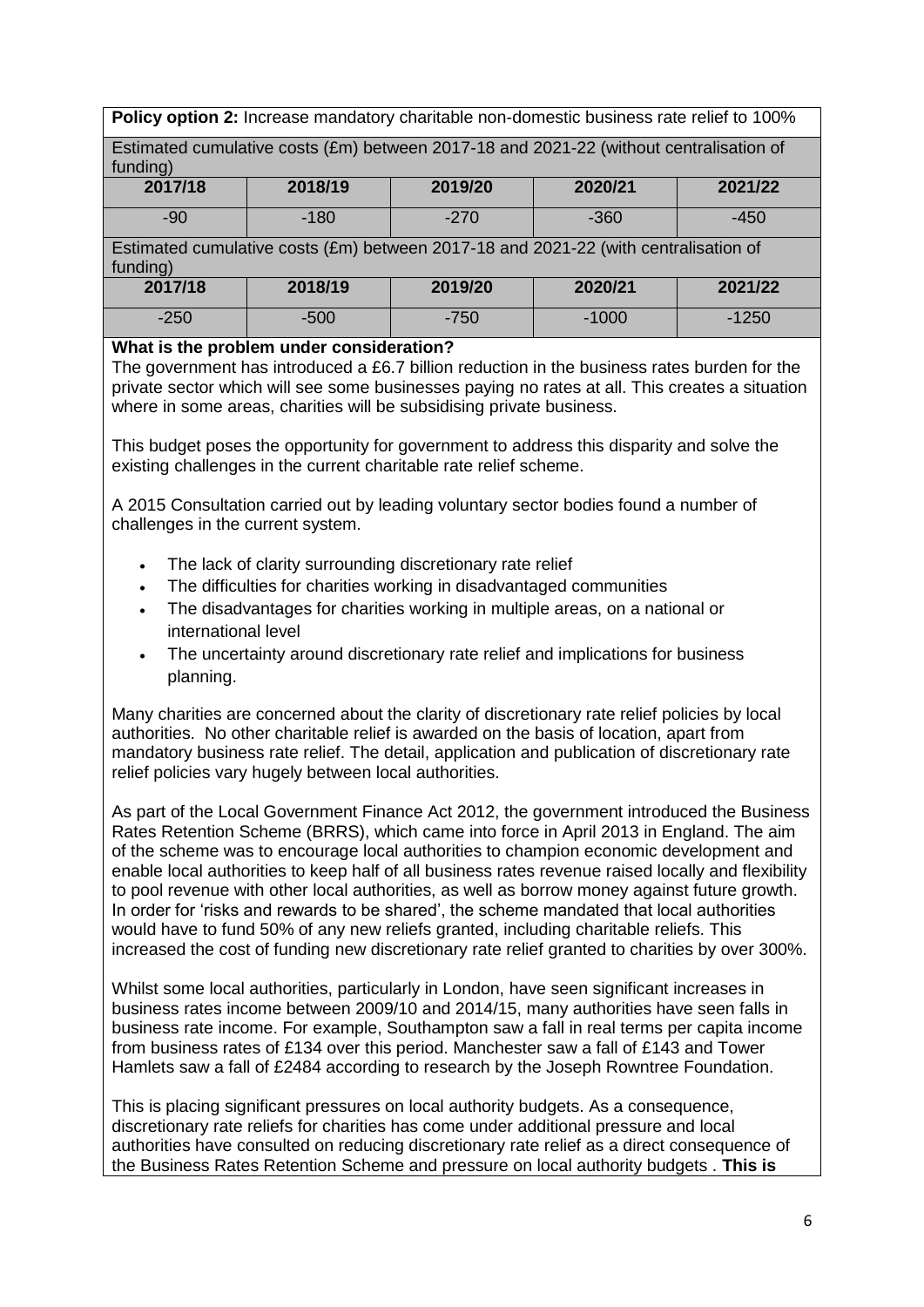**concerning as it means that charities working in deprived communities are less likely to receive discretionary rate relief than those working in affluent areas**, increasing their costs and potentially making their services uneconomical.

Charities are important, not only for the economic benefits that they create but also for the social capital that they generate. This social capital is crucial for generating long term economic growth. Strong local communities underpin strong local economies and by making it more costly for charities in deprived areas to operate, the current discretionary rate relief arrangement is not supporting the interests of local communities. A number of local authorities, in response to the cost pressures outlined above, have also outlined changes to discretionary rate relief that would restrict relief to charities that work at a local level. This has the very real risk of resulting in charity closures which would then see vital services disappearing for local people.

A number of local authorities also restrict rate relief for offices or buildings used mainly for offices or administration. Many other local authorities have similar restrictions which disadvantage charities which operate in multiple areas or work at a national or international level. This has a negative impact for a number of reasons:

- **1.** It undermines the principle that charities should be equally treated regardless of their charitable objectives or activities – as a society we **need** charities to do different activities in order to tackle the many challenges we as individuals and a collective, face. We do not believe that charities should be denied access to reliefs because they carry out certain activities. Moreover, these policies politicises charities and undermines the ability of charities to work on unpopular causes.
- **2.** These criteria act as a barrier for charities that wish to work across local authority boundaries. Need does not stop at local authority boundaries, but the discretionary rates system encourages narrow thinking, as local authorities which benefit from services that are delivered by charities outside of their area do not have to bear the cost of business rate relief. This is not in-line with a vision of a shared society. The government said during the election that it wanted to use the "talent and energy of charities to help people turn their lives around", and the current business rate relief rules are a direct barrier to this talent and energy being used.
- **3.** Discretionary rate relief policies focused on exclusive local area provision also inhibit efforts by charities to diversify their services and income. The policy encourages fragility by hampering the ability of charities to expand into new areas and develop new income streams.
- **4.** Excluding claims for discretionary rate relief from charities that use buildings for offices or administration ignores the impact that this has on the effectiveness of charities. All charitable funding must be used to deliver public benefit. Administration is not optional, it is essential to the achievement of charitable objectives. Excluding claims for discretionary rate relief from charities that use buildings for offices reduces the amount of resources that can be used towards achieving charitable objectives.
- **5.** This system also increases the cost of delivery of services for central government in certain areas, if charities there do not have access to business rate relief. Whilst some local authorities provide rate relief to charities that deliver local services in order to reduce the costs of provision for local residents, many local authorities do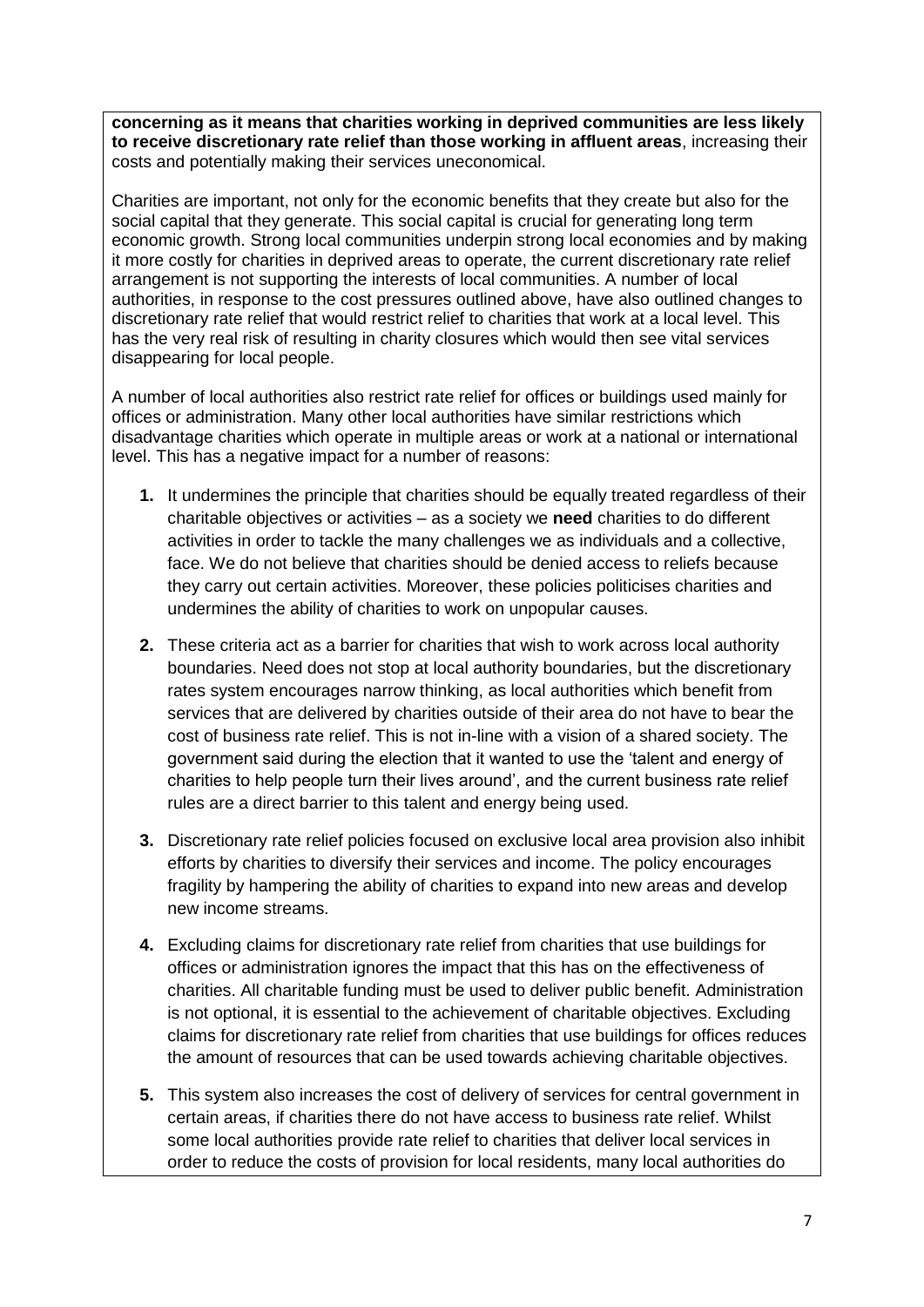not have similar rules for central government services. This artificially increases the costs of central government services, without a clear rationale.

Charities are operating in a volatile funding environment. Like any organisation, in planning for the future, charities want certainty on their income and the cost of delivering services. We have heard from a number of charities that have indicated that the current regime does not provide them certainty around the continued receipt of relief. Funding pressures for local authorities have meant that some organisations do not feel confident one year to the next on whether they will still receive discretionary rate relief. This makes it hard to plan for future delivery and may lead to charities reducing or ending services in order to reduce risk. This is not in the interests of beneficiaries. **No other charitable tax relief has the same level of instability as discretionary rate relief.** Some local authorities issue warnings that they may have to reduce or remove discretionary rate relief a year before they do so, however, this is often not confirmed until shortly before the end of the financial year. This does not enable effective forward planning and can create financial difficulties for charities.

# **Overview of policy option:**

- *Increase mandatory charitable non-domestic business rate relief to 100% over four years in increments of 5% from 80%.*
- *Centralise the funding of mandatory charitable non-domestic business rate relief so that it does not disadvantage local authorities with high levels of charities. This would be carried out over several years.*

The change could be achieved by modifying section 43(6) and 47(2) of the Local Government Finance Act 1988.

- *Conduct a comparative review into all tax reliefs that have been introduced for the private sector – specifically small businesses – and the charity sector.* 

DCLG forecast charitable occupation business rate relief cost £1.6bn in 2016-17, we assume that increase rate relief will cost a total of £450m, with more charities applying for rate relief due to reduced bureaucracy and some charities not receiving any benefit due to the fact that they currently receive discretionary rate relief from their local authority.

The cost of Business rate relief being refunded to local authorities would be £800m, based on 50% of the forecast total in 2016/17. In total this measure would cost £1.2bn by 2021/22.

# **What are the policy objectives and intended effects?**

- **Fairness** we believe that it should treat all charities equally, regardless of location and activity. This is in keeping with the principle that charities meeting the legal criteria to be a charity should have equal access to charitable reliefs, regardless of where they operate in the country.
- **Simplicity** we believe that the system should be as simple as possible both for charities and for the government to implement. Applying 100% rate relief to all charities will avoid the need for local authorities to develop and operate discretionary rate relief policies. This would free up their time and reduce the cost of administration.
- **Consistency** we believe that the rules should be consistently applied across all charities to give certainty and enable effective business planning.
- **Cutting red tape** reducing bureaucracy for local authorities and charities.

This proposal would generate a number of additional benefits: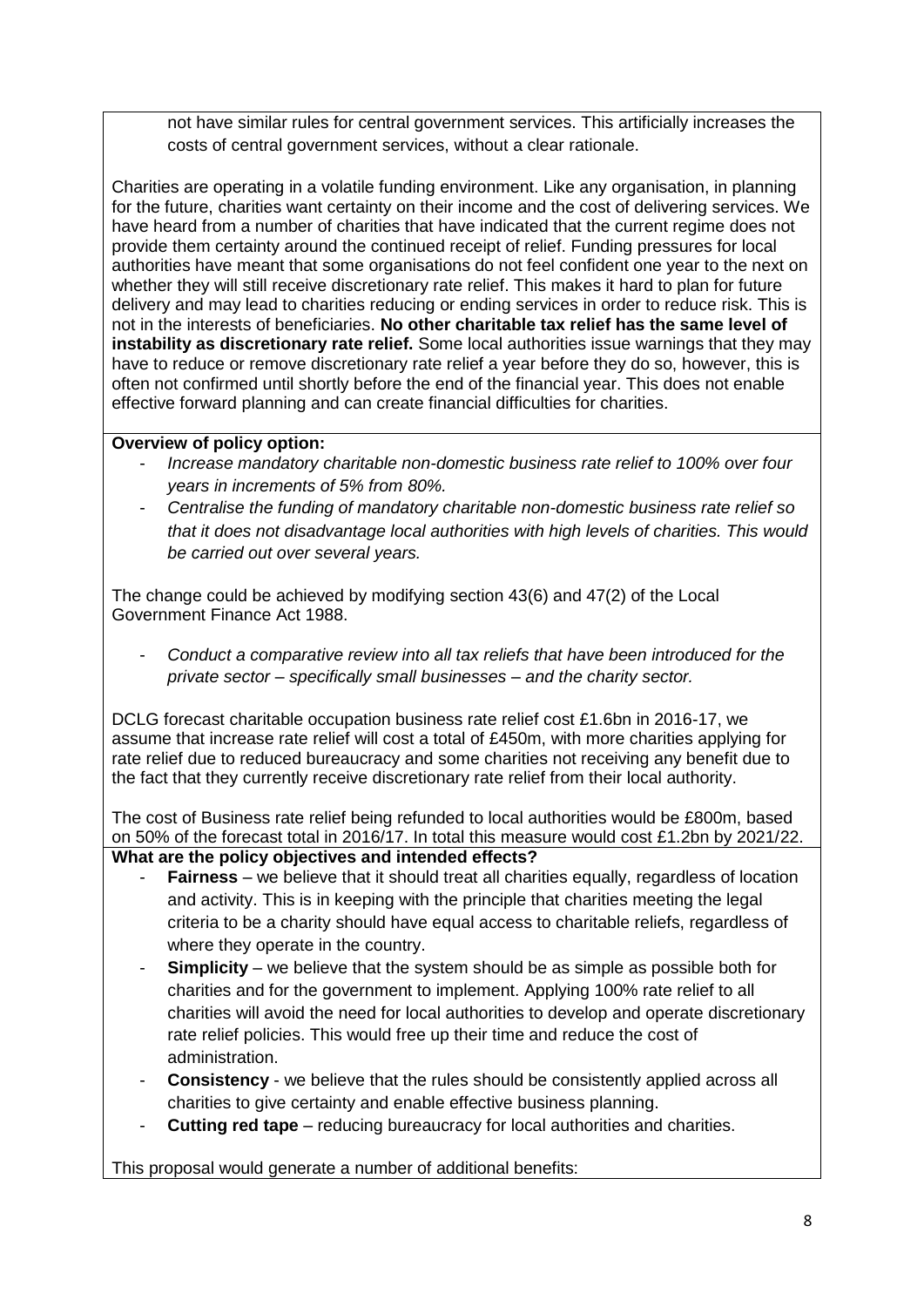- It would reduce the administration costs of delivering services or public benefit for charities and enable more resources to be focused on delivering charitable objectives. This will particularly help the small and medium sized charities which are under the most pressure, and support charities working in disadvantaged communities.
- Charities are important builders of social capital, so reductions in the costs of operating will have significant benefits for charities and for small and medium sized charities it is likely that this additional resource will be recycled through local communities having a positive multiplier effect.
- By shifting the cost from local to central government, we believe that this proposal will ensure that local councils are not penalised for having high numbers of charities operating within their area. The Centre for Social Justice in *Something's Got to Give – The state of Britain's voluntary and community sector,* highlighted concerns around "charity cold spots". We believe that this proposal could address this concern and ensure that no area lacks the positive impact that charities can bring.

It would also **reduce the costs of the delivery** of central government services through charitable organisations and ensure that central government costs are not higher than local government costs when working with charities. The removal of discretionary rate relief would also remove uncertainty and avoid the need for additional guidance to be given to local authorities on the operation of business rate relief.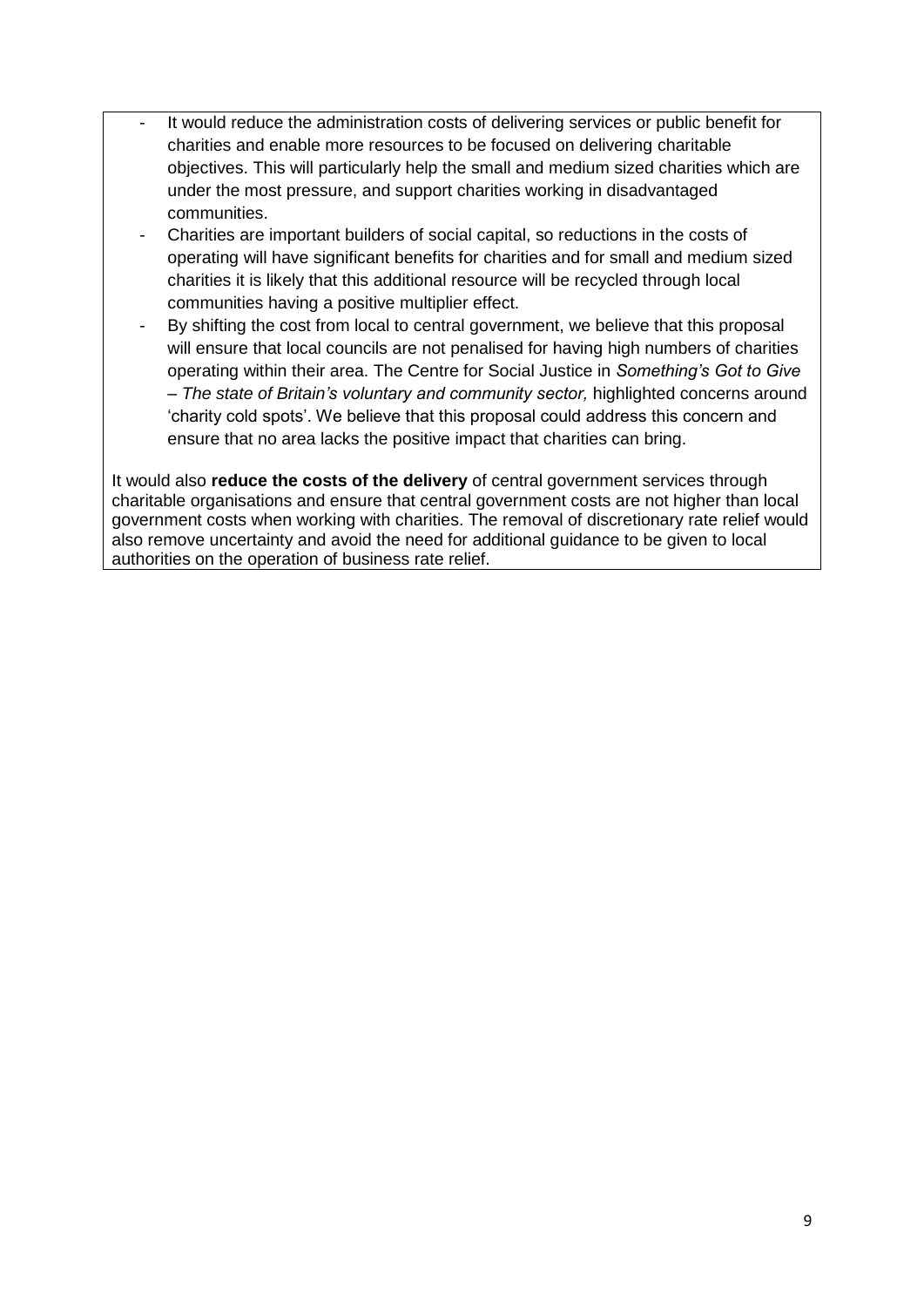| Policy option 3: Increase pay back of National Insurance Contributions for charities |                                                                                                                                                                                                                                                                                                                                                                                                                                                                                                                                                               |         |  |
|--------------------------------------------------------------------------------------|---------------------------------------------------------------------------------------------------------------------------------------------------------------------------------------------------------------------------------------------------------------------------------------------------------------------------------------------------------------------------------------------------------------------------------------------------------------------------------------------------------------------------------------------------------------|---------|--|
| Estimated cumulative costs (£m) between 2017-18 and 2019-20                          |                                                                                                                                                                                                                                                                                                                                                                                                                                                                                                                                                               |         |  |
| 2017/18                                                                              | 2018/19                                                                                                                                                                                                                                                                                                                                                                                                                                                                                                                                                       | 2019/20 |  |
| $-96$                                                                                | $-192$                                                                                                                                                                                                                                                                                                                                                                                                                                                                                                                                                        | $-287$  |  |
| What is the problem under consideration?                                             | Following the welcome introduction of the National Living Wage (NLW) in April 2016, the<br>National Minimum Wage (NMW) will increase to £7.50/hour, growing to £9 by 2020. The<br>salary of every member of staff earning the existing NMW will cost an additional £1,150 by<br>April 2016, excluding pension and National Insurance contributions.                                                                                                                                                                                                           |         |  |
| contributions are factored in.                                                       | Research from the Third Sector Research Centre shows that the total increased cost to the<br>sector by 2020 will be £500 million. These figures will be higher once the subsequent<br>increased cost of employers' National Insurance and mandatory workplace pension                                                                                                                                                                                                                                                                                         |         |  |
| Insurance Contributions (from £2,000 to £3,000).                                     | Recognising that employers needed support to adapt to this increase in staffing costs, the<br>government introduced a package of support for employers including significant cuts to<br>Corporation Tax. Between 2010 and 2020/21 these cuts will save private businesses a<br>total of £150 billion. This is on top of money saved through the increase in the National                                                                                                                                                                                      |         |  |
| against Government's promotion of a fair society.                                    | Whilst employers in the charity sector will be able to benefit from the lower National<br>Insurance bill, they cannot benefit from other measures including the reduction in<br>corporation tax – in effect, they are being penalised for delivering public benefit which goes                                                                                                                                                                                                                                                                                |         |  |
| Government.                                                                          | These additional costs will exacerbate the pressures on charitable funds. Without a<br>meaningful support package for the sector, voluntary organisations will struggle to meet<br>rising costs and will face the very real prospect of closure, potentially resulting in the loss of<br>vital services for the most vulnerable in society and ultimately, increased costs for                                                                                                                                                                                |         |  |
| by salary increases.                                                                 | These are organisations which raise tens of billions of pounds for public benefit and deliver<br>vital support to people and communities. They are central to government's aim to open up<br>to achieve the 'shared society' and make sure that no one is left behind. In fact,<br>Government would be unable to achieve this shared society without these vital<br>organisations. Over half of the sector's workforce (51%) is employed in a social work or<br>residential public service care role, which are two of the sectors expected to be hit hardest |         |  |
|                                                                                      | The loss of voluntary organisations will also have an impact on the economy. The sector is<br>a major contributor to the UK economy with a Gross Value Added of £12.1 billion,<br>comparable to that of agriculture. The sector has an income of £40 billion per year,<br>employs 821,000 people and catalyses the wider contribution of 13.8 million regular<br>volunteers through social action, estimated to be worth £23.9 billion.                                                                                                                       |         |  |
| Case study:<br>into work – moving them to being taxpayers.                           | VALUES is a service that provides support services for people with a Learning Disability in<br>Leicester. They enable them to live independently and integrate into their community.<br>In 2015-16 VALUES supported 101 people and provided 13,000 hours of support. They<br>even launched a new dating service. They also were able to support some of their clients                                                                                                                                                                                         |         |  |
|                                                                                      | The work is funded mostly through Personal Budgets. Personal budgets are a way of                                                                                                                                                                                                                                                                                                                                                                                                                                                                             |         |  |
|                                                                                      |                                                                                                                                                                                                                                                                                                                                                                                                                                                                                                                                                               | 10      |  |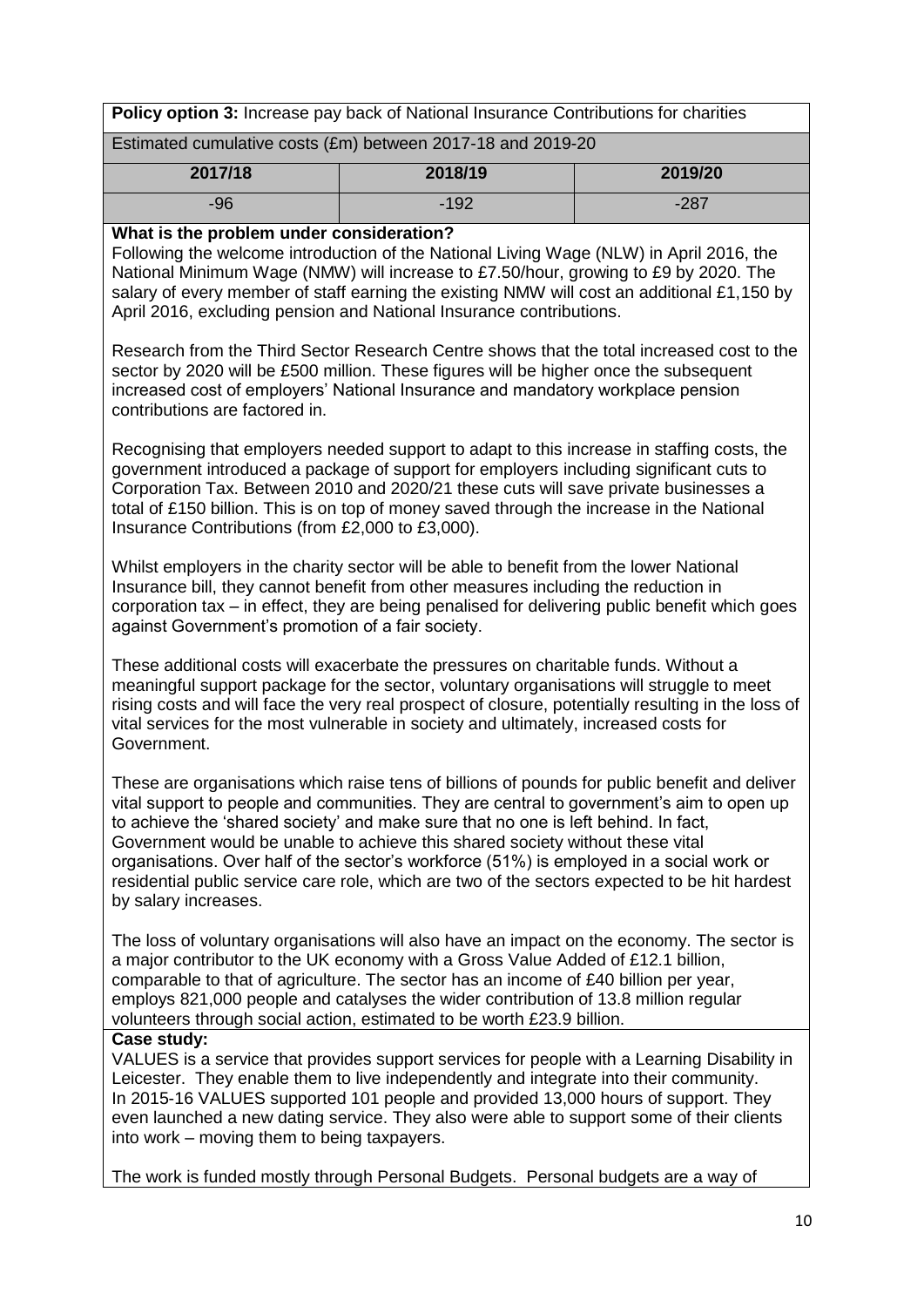delivering social care and those receiving social care services are assessed for a Personal Budget. This then allocates an amount of money that people can spend on support. It provides people with more choice about who provides their support and what activities they do. It puts power back in the hands of the individual.

VALUES say that they welcome the National Living Wage but also say that it will put huge pressure on their service as it is almost entirely people based. They estimate that we will have to implement a 5% pay increase per annum for the next four years to keep pace with the National Living Wage – and there is no indication that social care funding will increase by 5% per annum to enable our clients to continue to buy their support.

VALUES are worried that unless something is done, their clients will have to lose a day a week of their support within four years to account for increased wage costs.

#### **Overview of policy option:**

- *Introduce incremental increases in the amount that charities can claim back on National Insurance Contributions in line with the increases in the National Living Wage.*

We have previously been informed by the Minster for Civil Society that the government's preferred mechanism for alleviating the pressure of employers" increased wage bill is through NIC pay back.

This would have the benefit of using an existing system, thereby removing additional set up costs.

From April 2017 charities will receive an estimated £53.4 million in NIC repayments per year (a total of £213.6 million by 2020). Data from the Third Sector Research Centre shows that the total cost of the NLW to the sector will be £500 million.

There are 17,800 voluntary organisations that employ paid workers. To reach £287 million, the amount that charities will be able to claim back from NICs will need to be increased to £7,000 by 2020.

# **What are the policy objectives and intended effects?**

In adopting this policy, the government will be adhering to the Low Pay Commission recommendation "to ensure funding is available to meet the extra burden the National Minimum Wage rise". By supporting the charity sector in this way, the government will ensure that businesses are not given preferential treatment and will help to sustain the vital work that charities do in both delivering and underpinning public services.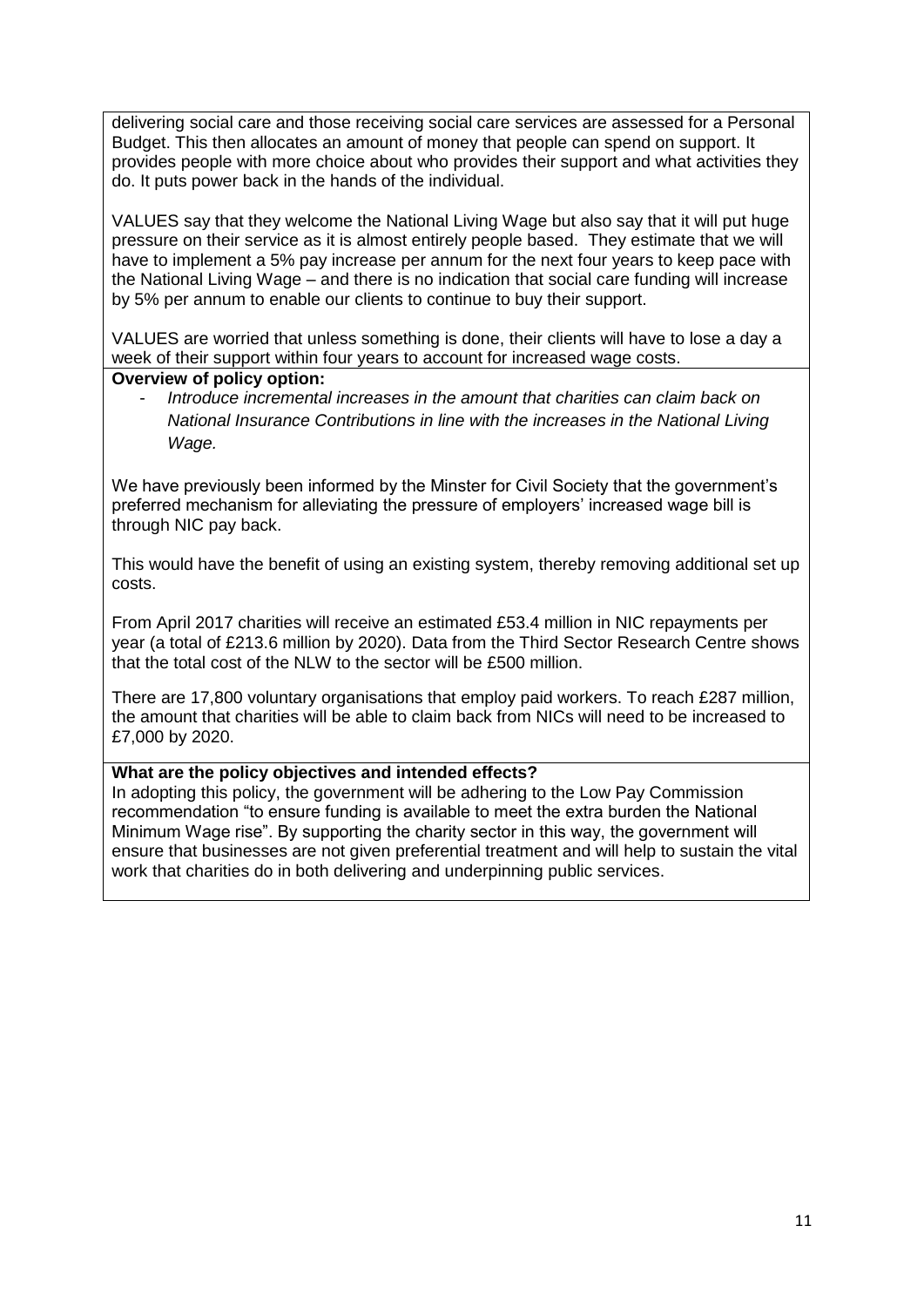|                                                             | <b>Policy option 4: Reduce Insurance Premium Tax for Charities</b> |         |  |
|-------------------------------------------------------------|--------------------------------------------------------------------|---------|--|
| Estimated cumulative costs (£m) between 2017-18 and 2019-20 |                                                                    |         |  |
| 2017/18                                                     | 2018/19                                                            | 2019/20 |  |
| -60                                                         | $-120$                                                             | $-180$  |  |
|                                                             |                                                                    |         |  |

#### **What is the problem under consideration?**

From 1st June 2017 IPT charged on charities' insurance premiums will increase to 12%. This represents a 100% increase in an 18 month period.

Like other organisations, charities regularly have to take out insurance in order to carry out their activities, reducing the risks of their organisation and safeguarding the charity"s assets. There is evidence that statutory commissioners are demanding ever higher levels of insurance too. In 2011, a study by the Charity Tax Group found that Insurance Premium Tax accounted for around 4% of the tax paid by a group of 31 charities they analysed. This is not a representative sample, but is a useful indicator of the cost to the sector.

Accounting for increases in the rate of Insurance Premium Tax and increases in inflation, if the charities analysed were surveyed today and were paying the same levels of tax, Insurance Premium Tax would cost them £649,971 between them. This is a significant outlay of expenditure. If we were to assume that the cost of IPT in comparison with other taxes charities pay has remained constant and we extrapolate this across the sector as a whole, we can estimate that the cost of IPT to the sector is around £87m a year.

It is understandable that private companies which are undertaking activities in order to generate profit should be asked to pay tax on their activities. However it is not clear why charities, undertaking activities for public benefit and seeking to safeguard their assets through taking insurance, should have to pay Insurance Premium Tax.

#### **Overview of policy option:**

- *Introduce a charity Insurance Premium Tax rate of 6%.*

#### **What are the policy objectives and intended effects?**

There are significant benefits of this policy for charities and, ultimately, the wider public. By introducing a lower rate of IPT for the sector, charities would save millions of pounds every year that could be better spent on furthering their charitable causes.

This measure would also reduce the cost of running fundraising activities, such as concerts or events, that charities (specifically, small and medium sized charities) are reliant on to generate the income necessary for them to survive.

It would also ensure that charities were not penalised for being prudent in seeking to safeguard their assets which are being used to deliver public benefit.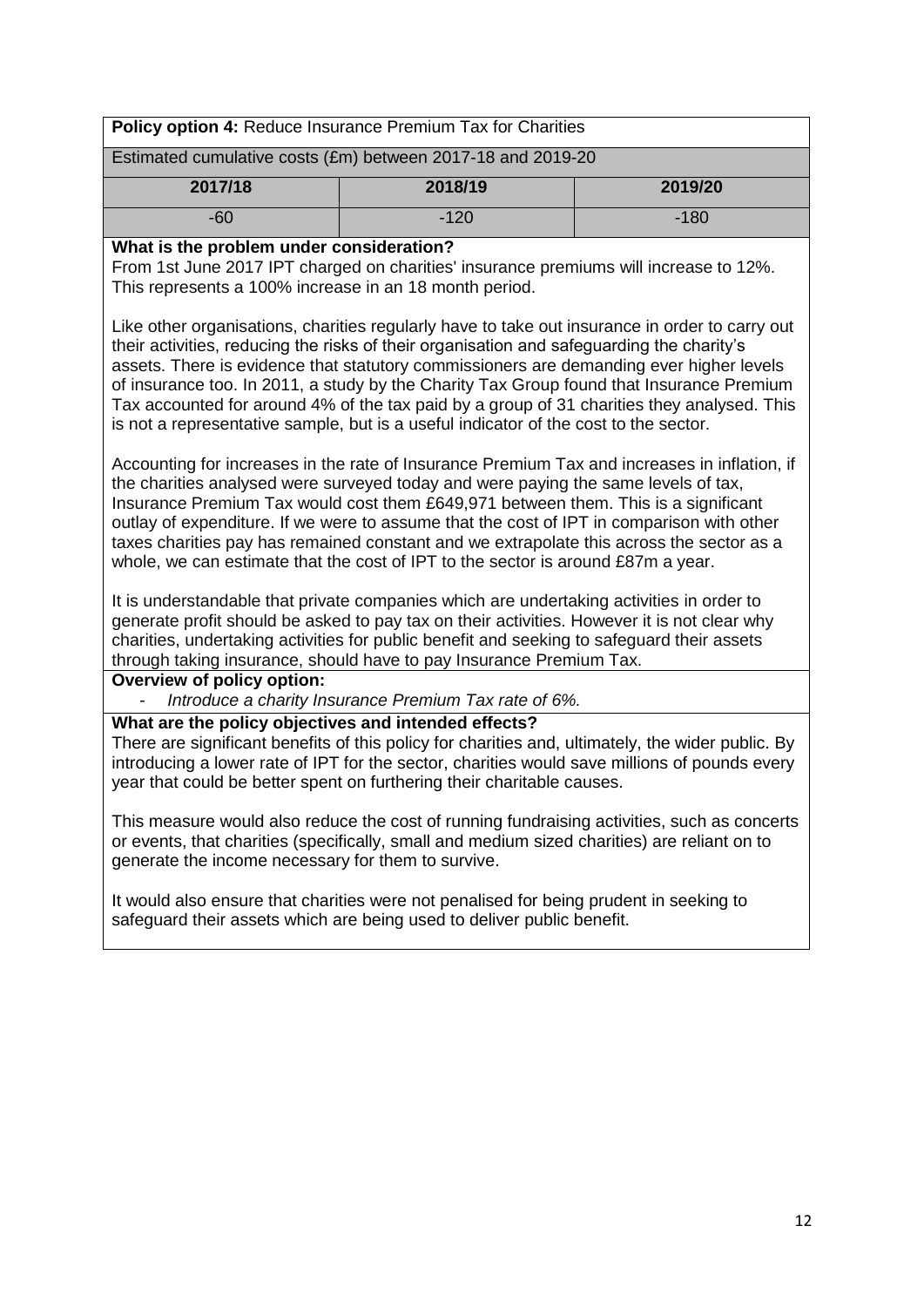# Spending Proposals

|                                          | <b>Policy option 5:</b> Strategic approach to voluntary sector funding |         |
|------------------------------------------|------------------------------------------------------------------------|---------|
|                                          | Estimated cumulative costs (£m) between 2017-18 and 2019-20            |         |
| 2017/18                                  | 2018/19                                                                | 2019/20 |
|                                          |                                                                        |         |
| What is the problem under consideration? |                                                                        |         |

Since 2013, the government has committed some £550m of Libor fines to good causes – predominately, military charities, air ambulances and health charities. These funds have been a welcome income boost for the individual organisations that have been able to benefit from them.

However, this funding was allocated without reference to the **strategic funding** needs of the wider voluntary sector. All voluntary organisations and communities are operating in a challenging environment. To have the biggest possible impact on the economic participation and resilience of voluntary organisations, funding for the sector outside of normal departmental spending should focus on the strategic issues facing it as whole rather than individual sub-sectors. Establishing protocol for the strategic distribution of funding to the sector would also help address concerns expressed by the Public Administration and Constitutional Affairs Committee that Libor fines were not administered objectively and transparently.

#### **Overview of policy option:**

- *The establishment of a process to ensure funding for voluntary organisations outside of normal departmental spending is distributed on an impartial basis according to the sector's strategic needs.*

The proposal could be achieved by adding to existing Treasury spending and procedural policies, for example, by inserting a new section into the HMT [Managing Public Money](https://www.gov.uk/government/publications/managing-public-money) handbook. Rather than specify the particular needs funding should seek to address, the new section would specify the deliberative and consultative processes that would be used to establish the distribution of funding that falls under this category. These would be developed in consultation with the sector.

# **What are the policy objectives and intended effects?**

The aim of the policy would be to provide a transparent, evidence-led process for determining the distribution of direct Treasury funding for voluntary organisations, as well as funding allocated to the voluntary sector outside of normal departmental spending.

The process would ensure, for example, that any future windfalls that the government decides to allocate to good causes, such as Libor fines and dormant assets, are subsequently distributed according to the best available evidence on the voluntary sector's strategic funding needs and support the sector's long term sustainability. The process would explicitly exclude normal departmental spending, as well as spending by local government, non-government departments, NDPBs, and quasi-public bodies.